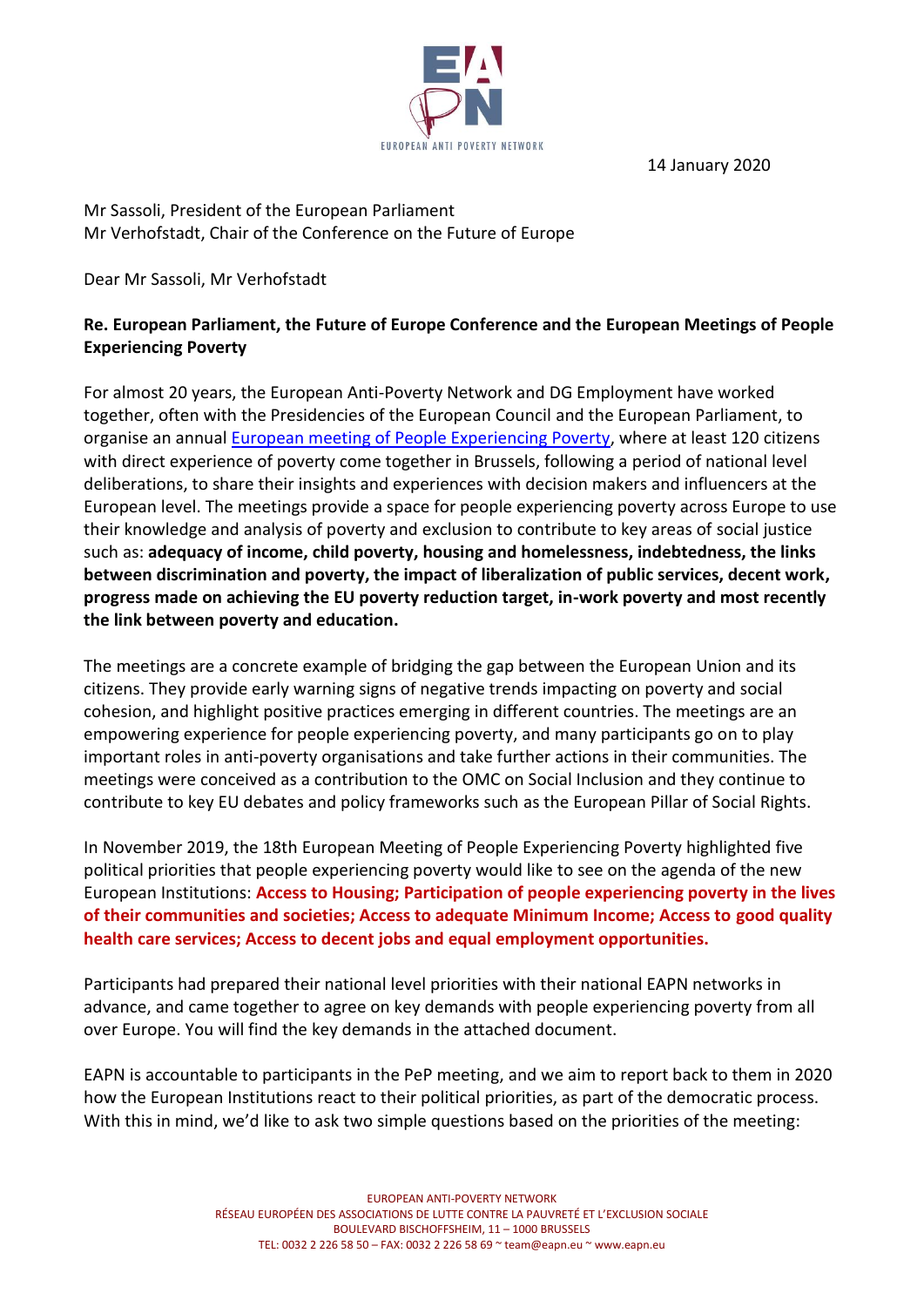

- **1. How will the European Parliament ensure that priorities identified by people experiencing poverty will be at the heart of their discussions and decision making process?**
- **2. What concrete initiatives does the Parliament have planned in relation to the priorities coming out of the 2019 meeting?**

We are also following closely the plans for the Future of Europe conference, given our previous work on this (including [our position paper](https://www.eapn.eu/wp-content/uploads/2018/08/EAPN-2018-EAPN-Position-on-Future-of-Europe-Electronic.pdf) and our contribution to the written consultation). We welcome the Parliaments' desire to "closely involve citizens in a bottom-up exercise" to listen to the voices of citizens and, in the long run to have a "permanent mechanisms for engaging with the citizens in the reflection on the future of Europe". However, we would strongly suggest that organised civil society needs to have a clearer and more meaningful role, rather than simply being referred to as 'a key element of this innovative and original process' (para. 5 of the Parliament's position on the Conference on the Future of Europe) and as providing support to the Conference process and various bodies (para. 18).

As mentioned above, for 18 years EAPN, in collaboration with the European Commission (and on occassions also with the Parliament) has been organising a bottom-up exercise to understand the priorities of hundreds of vulnerable citizens throughout Europe - via the European PeP meetings. Given the importance to engaging citizens in a bottom up process, **we would like to propose that, in 2020 and 2021, the Future of Europe conference should incorporate the People Experiencing Poverty meeting into its process. The Parliament's position on the Conference on the Future of Europe proposes several thematic citizens' agoras to reflect on the priorities – we suggest that, with the PeP meeting, the basis of a citizens' agora on social justice and equality already exists, and could be used to provide this reflection directly.** 

We would be very happy to meet with you both to discuss these matters. We look forward to hearing from you.

Yours sincerely,

 $uL$ 

100

Carlos Susias Leo Williams

EAPN President EAPN Director